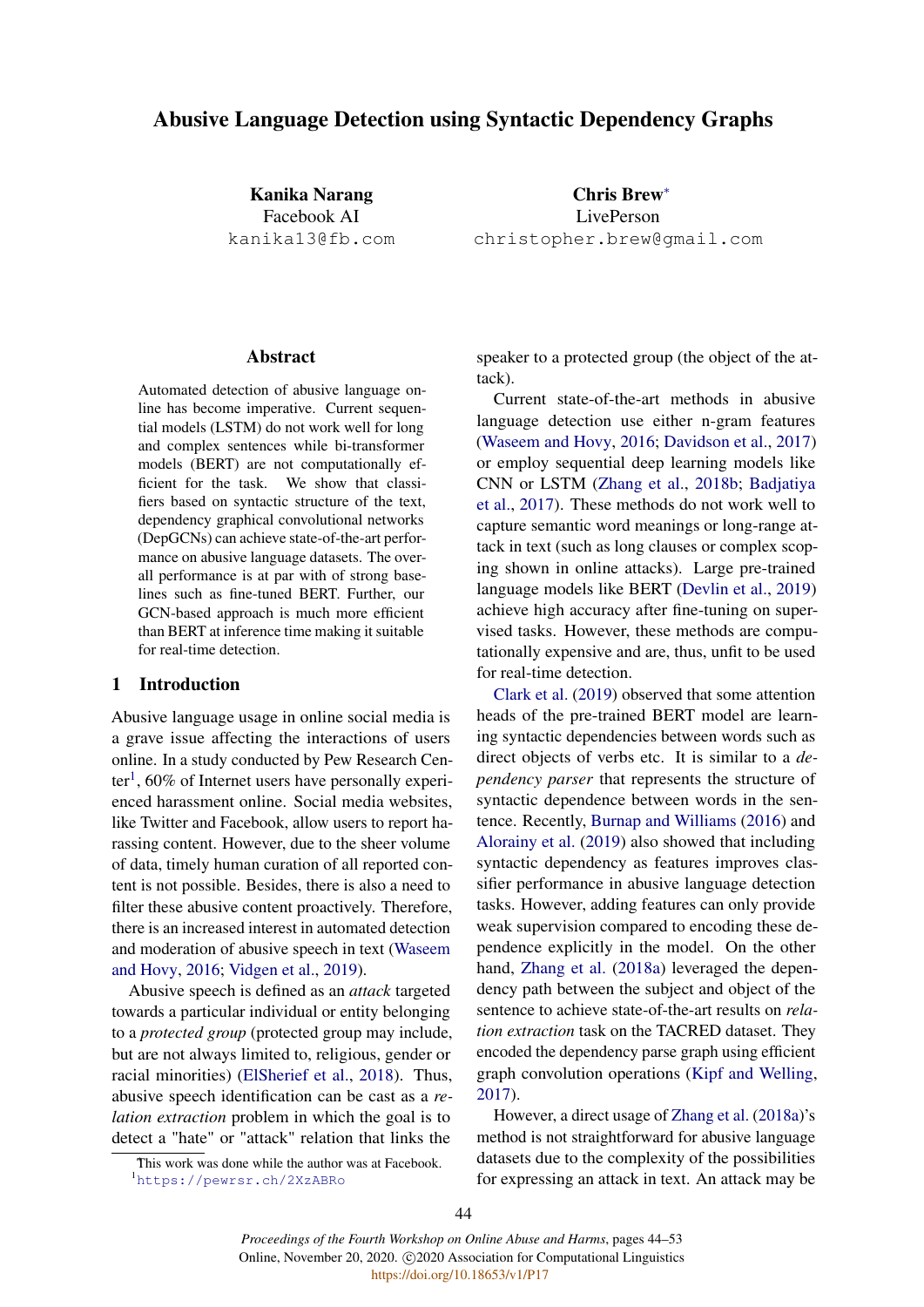expressed directly by either using explicit *slurs* or *curses*, or attacking a protected group explicitly. In other instances, the attack can be *implicit* such as sexist posts denigrating genders to stereotypical roles. These implicit attacks need nuanced understanding of the semantic context. However, parse structures of the text can still be useful for capturing longer-range dependencies than sequential models. For instance, in Fig [1,](#page-1-0) the sequential distance between the attack *mentally ill* and the target *Protected Group* is five, while the distance in the parse tree is only two.

<span id="page-1-0"></span>

Figure 1: Dependency parse for a sample hate tweet. The target *<PG>* is closer to the attack word, *ill* in the parse tree.  $\langle PG \rangle$  and  $\langle Y \rangle$  replaces the targeted protected group and attack in the actual tweet.

and object, in which case there is no dependency An additional challenge in applying [Zhang et al.](#page-9-3) matrix wr [\(2018a\)](#page-9-3)'s method to noisy social media text is that the text often does not have an explicit subject path between them. Or, especially in social media text, subject and object may be present but remain undetected by a parser trained on general purpose text.

> Thus, we propose an adaption of the [Zhang et al.](#page-9-3) [\(2018a\)](#page-9-3) model that learns dependency-aware text representations useful for abusive language detection task. Our contributions are as follows:

- In this work, we leverage the dependency parse of the sentence to induce a graph on the text. We then augment the text embeddings of the words with their syntactic neighbors using efficient graph convolution operations [\(Kipf](#page-8-7) [and Welling,](#page-8-7) [2017\)](#page-8-7). Further, we propose a classifier based on this dependency graphical convolutional network, DepGCN, to detect abusive language online.
- We evaluate our method on the benchmark Twitter hate speech datasets. Our model outperforms the current state-of-the-art [\(Waseem](#page-9-0) [and Hovy,](#page-9-0) [2016;](#page-9-0) [Davidson et al.,](#page-8-1) [2017\)](#page-8-1) for abusive language detection and performs at par with strong baselines like fine-tuned BERT [\(Devlin et al.,](#page-8-3) [2019\)](#page-8-3).
- Further analysis shows that our DepGCN

model is much more scalable than BERT and is complementary to the sequential models.

# 2 Methods

In this section, we first describe our approach to use syntactic dependencies to induce a graph on the text. We then convolve over this dependency graph using a graph convolutional framework (DepGCN) to compute a text embedding useful for abusive language detection task.

# 2.1 Graph representation of Text

We use the dependency parse tree to induce a graph on a sentence. Specifically, a graph  $G = \langle V, E \rangle$ is represented as a collection of vertices  $V$  and as a set of edges E between these vertices. To compute the graphical representation of the sentence, we treat each word as a vertex, with syntactic dependencies between words corresponding to an edge. Now, for this graph  $G$ , **A** represents the Adjacency matrix where  $A_{ij} = 1$  if there is a dependency relation between word  $i$  and  $j$  and  $0$  otherwise. We also connect each word to itself such that  $A_{i,i}$  = 1;  $\forall i \in V$ . Although syntactic dependencies are directed, we treat these dependency edges as undi-rected, resulting in a symmetric matrix<sup>[2](#page-1-1)</sup>.

Graph Convolution Networks (GCN) are recently proposed to compute vertex embeddings in a graph by convolving over each vertex's local neighborhood [\(Kipf and Welling,](#page-8-7) [2017\)](#page-8-7). The convolution operation for vertex  $i$  in layer  $k$  in GCN is defined as follows,

$$
h_i^{k+1} = \sigma \left( \sum_{j=1}^{|V|} \tilde{A}_{ij} \mathbf{W}^k h_j^k + b^k \right) \tag{1}
$$

$$
= \sigma \left( \frac{\sum\limits_{j \in \mathcal{N}(i) \cup i} \mathbf{W}^k h_j^k}{d_i} + b^k \right) \qquad (2)
$$

where  $\tilde{\mathbf{A}} = \mathbf{D}^{-1/2} \mathbf{A} \mathbf{D}^{1/2}$  is the normalized Adjacency matrix with **D** being the degree matrix.  $h_i^{k+1}$ represents the vertex embeddings at layer  $k + 1$ , with  $h_i^0$  being initialized with the vertex features. In our case, we use pretrained word embeddings as the initial features.  $W^k$ ,  $b^k$  are learnable weight and bias parameters of layer k and  $\sigma$  represents the ReLU function.  $\mathcal{N}(i)$  represents the vertex

<span id="page-1-1"></span> $2$ Similar to [\(Zhang et al.,](#page-9-3) [2018a\)](#page-9-3), we observed a performance dip when using each edge direction as a separate graph.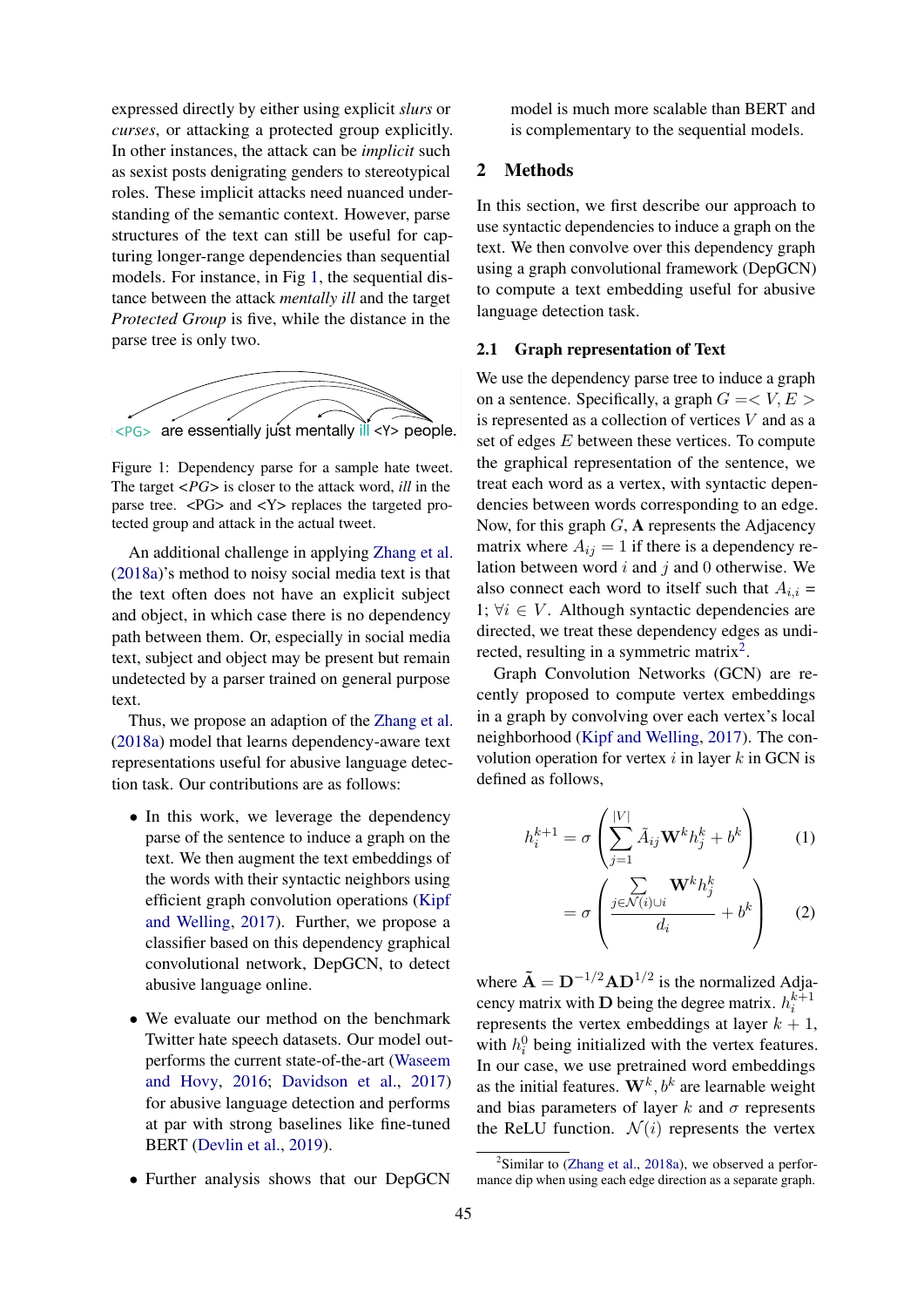*i*'s neighborhood while  $d_i = \sum D_i$  represents the vertex degree.

Now, assume that  $W^k = I$  with  $b^k = 0$  and  $\sigma(.)$  as an identity function. The updated vertex embedding at layer  $k + 1$  will be,

$$
h_i^{k+1} = \frac{\sum_{j \in \mathcal{N}(i) \cup i} h_j^k}{d_i} \tag{3}
$$

Thus, it is easy to verify that the convolution operation updates the vertex embeddings at layer  $k + 1$ to be the average embeddings of the vertex's neighborhood and the vertex itself from the previous layer, k. In our dependency graph, applying graph convolution operation will augment each word's embedding with its syntactic neighbors. Thus, convolution helps to contextualize the word embeddings, where the word's syntactic relationships define the context. Notice that it is different from the sequential models (like LSTM or CNN), where the adjacent words in the sentence define the context.

Consider the sample tweet in Figure [1,](#page-1-0) in the first DepGCN layer, the attack *ill* will be augmented with its surrounding adverbs *mentally* and *just* (eq. [\(4\)](#page-2-0)). In turn, these updated embeddings of *ill* will be propagated when computing embeddings of the noun *people* in addition to the subject *<PG>* in the next layer.

$$
h_{ill} = f_{gcn}(h_{mentally}, h_{just}, h_{ill}) \tag{4}
$$

$$
h_{people} = f_{gcn}(h_{ill}, h_{}, h_{people}) \qquad (5)
$$

However, in sequential models with a fixed window, the attack *ill* will be too far from the subject *<PG>*.

Further, by stacking such  $k$  convolution layers, we can propagate the vertex embeddings to its khop neighborhood [\(Kipf and Welling,](#page-8-7) [2017\)](#page-8-7). For our experiments, we did not see any further improvements after two layers. This could be because, as we are dealing with a short text, the resulting parse tree is shallow <sup>[3](#page-2-1)</sup>.

#### 2.2 Sentence representation

In the previous section, we computed contextualized word embeddings using syntactic relationships. However, we still need to aggregate these vertex embeddings to compute a graph-level embedding (sentence in our case). In particular, we

perform masked pooling over the learned word embeddings from the last layer  $(K)$  to compute a sentence embedding. We only pool over non-terminal words or intermediary nodes in the dependency parse tree (i.e.  $|A_i| > 2$ ). We ignore the leaf words or words linked to only one other word as their word embeddings are relatively unchanged (because of fewer neighbors) after the convolution compared to other intermediary nodes with more neighbors. Thus, when we perform pooling over all the words, leaf words will skew the final result even though they are not always important.

We tried different variants of pooling (average and min), but max-pooling performed the best (eq.  $(6)$ ) for our case.

<span id="page-2-2"></span>
$$
h_G = \max_{i \in V'} (h_i^K) \ s.t. |A_i| = 2 \tag{6}
$$

Further, we feed these sentence embeddings through fully connected layers followed by a sigmoid  $(\sigma)$  to compute the final class score (eq. [\(7\)](#page-2-3)) for the sentence.

<span id="page-2-3"></span>
$$
c_G = \sigma(f_{MLP}(h_G)); c_G \in \mathbf{R}^C \tag{7}
$$

Here, C represents the total number of classes. The final architecture of our dependency graph convolution network (DepGCN) is depicted in Figure [2.](#page-3-0)

# 2.3 Embedding variants

<span id="page-2-0"></span>As we deal with noisy text, there can be ill-formed words and grammatically incorrect sentences, potentially leading to incorrect parse trees. To overcome these potential errors, we feed the initial word embeddings  $(h_i^0)$  to a BiLSTM module. The BiL-STM module helps to aid in word disambiguation by encoding adjacent words in the sentence.

# 3 Experiments

In this section, we first describe our experimental setup, followed by the results. We then present a detailed error analysis of dependency-based model vs. a widely-used sequential model for sentence classification.

#### 3.1 Experimental Setup

We first describe our datasets, followed by comparative baselines.

Datasets: [Wiegand et al.](#page-9-6) [\(2019\)](#page-9-6) emphasizes the difficulty of selecting representative datasets for studying abusive language. At the heart of this difficulty is the relative rarity of abusive language in large-scale user-generated text. It is not unusual for

<span id="page-2-1"></span><sup>&</sup>lt;sup>3</sup>Our experiments did not show performance gain when using recent variants of GCN that uses attention (Veličković [et al.,](#page-9-4) [2018\)](#page-9-4) or different aggregators [\(Xu et al.,](#page-9-5) [2018\)](#page-9-5).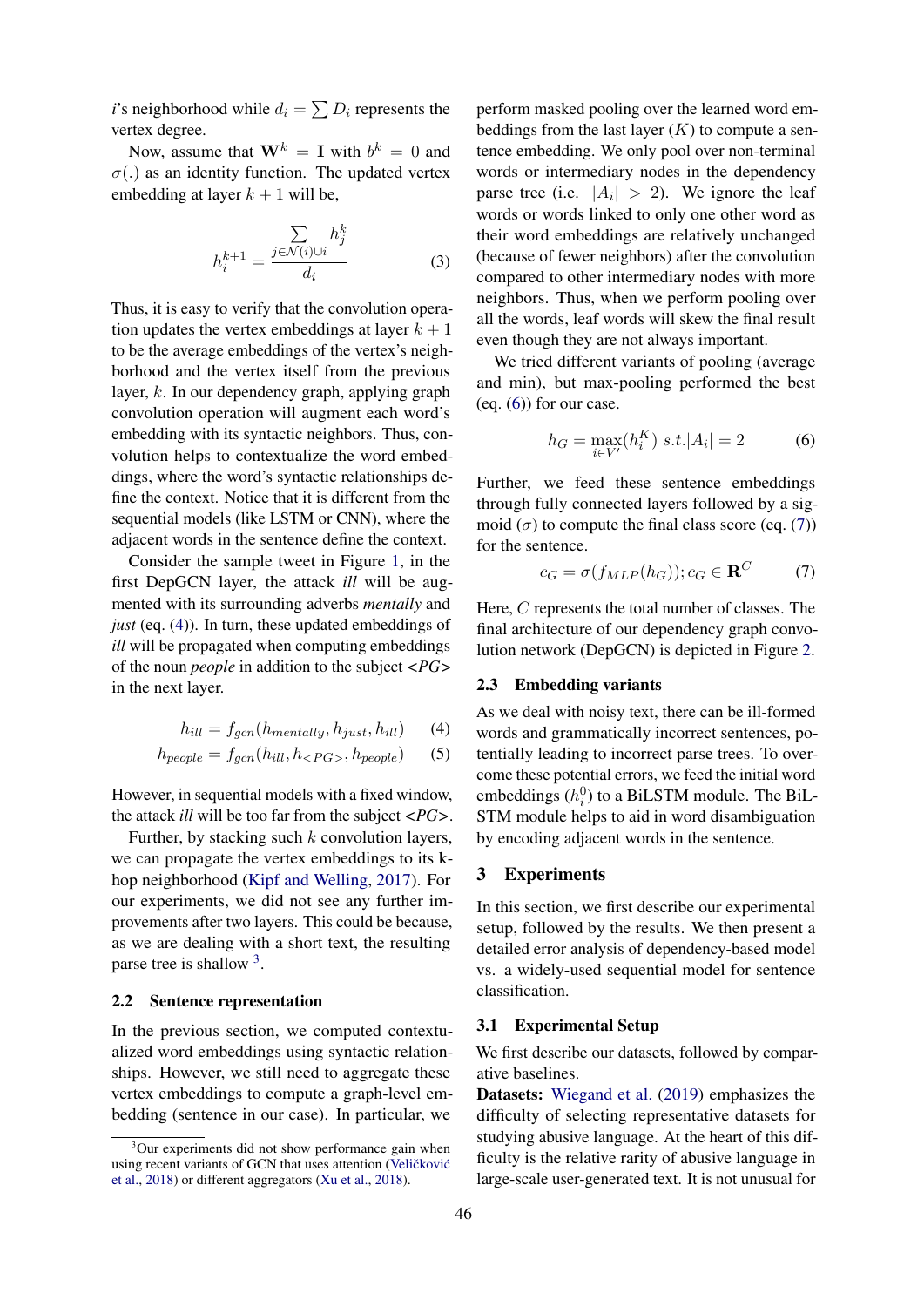<span id="page-3-0"></span>

Figure 2: Overview of our proposed DepGCN model

 $> 99\%$  of text to be benign. To make experiments manageable, [Waseem and Hovy](#page-9-0) [\(2016\)](#page-9-0) bootstrap data collection with queries that are indicators of possible hate speech<sup>[4](#page-3-1)</sup>. As a result of this bootstrapping, the data collected is *not* representative of the underlying text distribution. This *data bias* applies to both the benign and the hateful categories. [Davidson et al.](#page-8-1) [\(2017\)](#page-8-1) provides an alterna-tive dataset<sup>[5](#page-3-2)</sup>, but this too is affected by pre-filtering, with the result that the dataset also fails to represent the underlying text distribution. We also discuss the potential annotator bias [\(Sap et al.,](#page-9-7) [2019\)](#page-9-7) in these datasets, later in the Discussion section. Thus, caution is advised when interpreting the results of studies on these datasets.

<span id="page-3-3"></span>

| Dataset                | <b>Categories</b> |           |        |  |
|------------------------|-------------------|-----------|--------|--|
| Davidson et al. (2017) | Hate              | Offensive | Benign |  |
|                        | 1.430             | 19.190    | 4.163  |  |
| Waseem and Hovy (2016) | Racism            | Sexism    | Benign |  |
|                        | 1.939             | 3.148     | 11.115 |  |
| Davidson extended      | Hate              | Offensive | Benign |  |
|                        | 1.430             | 19.190    | 15.278 |  |

#### Table 1: Dataset Statistics.

For comparability, we experiment with both the datasets from [Davidson et al.](#page-8-1) [\(2017\)](#page-8-1) and [Waseem](#page-9-0) [and Hovy](#page-9-0) [\(2016\)](#page-9-0). We do not claim that our results will necessarily transfer to more naturalistic settings. Table [1](#page-3-3) lists the per class distribution in the collected dataset. Note that the [Davidson et al.](#page-8-1) [\(2017\)](#page-8-1) is highly skewed with majority of tweets

being offensive. However, it is the opposite in real world settings. We thus also create a custom dataset (Davidson ext.) to mimic the real world settings, by adding benign tweets from [Waseem and Hovy](#page-9-0) [\(2016\)](#page-9-0) to [Davidson et al.](#page-8-1) [\(2017\)](#page-8-1)'s benign tweets. Baselines: We compare against a variety of stateof-the-art approaches proposed for computing sentence embeddings. We use these embeddings to classify the tweets into abusive or not.

N-grams based approaches have shown to achieve competitive results for abusive language detection [\(Waseem and Hovy,](#page-9-0) [2016\)](#page-9-0). In particular, the model extracts frequent N-grams from the tweets and feeds them into a logistic regression along with additional Twitter-specific features per tweet. We use tf-idf scores as features for unigram and bigram words from each tweet.

BERT models have achieved new state-of-theart results on multiple natural language tasks such as question answering and language inference [\(De](#page-8-3)[vlin et al.,](#page-8-3) [2019\)](#page-8-3). We use pre-trained  $BERT_{base}$ model from the *transformers* <sup>[6](#page-3-4)</sup> library for our experiments. Preliminary experiments showed that average pooling from the last four layers of BERT as the aggregate sentence representation performed better than the [CLS] token representation from the final layer. We append a linear layer on top of the model to compute class-wise scores. Further, we fine-tune this classifier on our training dataset.

BiLSTM is a sequential model to compute sentence embeddings useful for many downstream classification tasks [\(Zhou et al.,](#page-9-8) [2016\)](#page-9-8). We use

<span id="page-3-1"></span><sup>4</sup><https://bit.ly/3gN2RsD>

<span id="page-3-2"></span><sup>5</sup><https://bit.ly/3dpoTzJ>

<span id="page-3-4"></span><sup>6</sup><github.com/huggingface/transformers>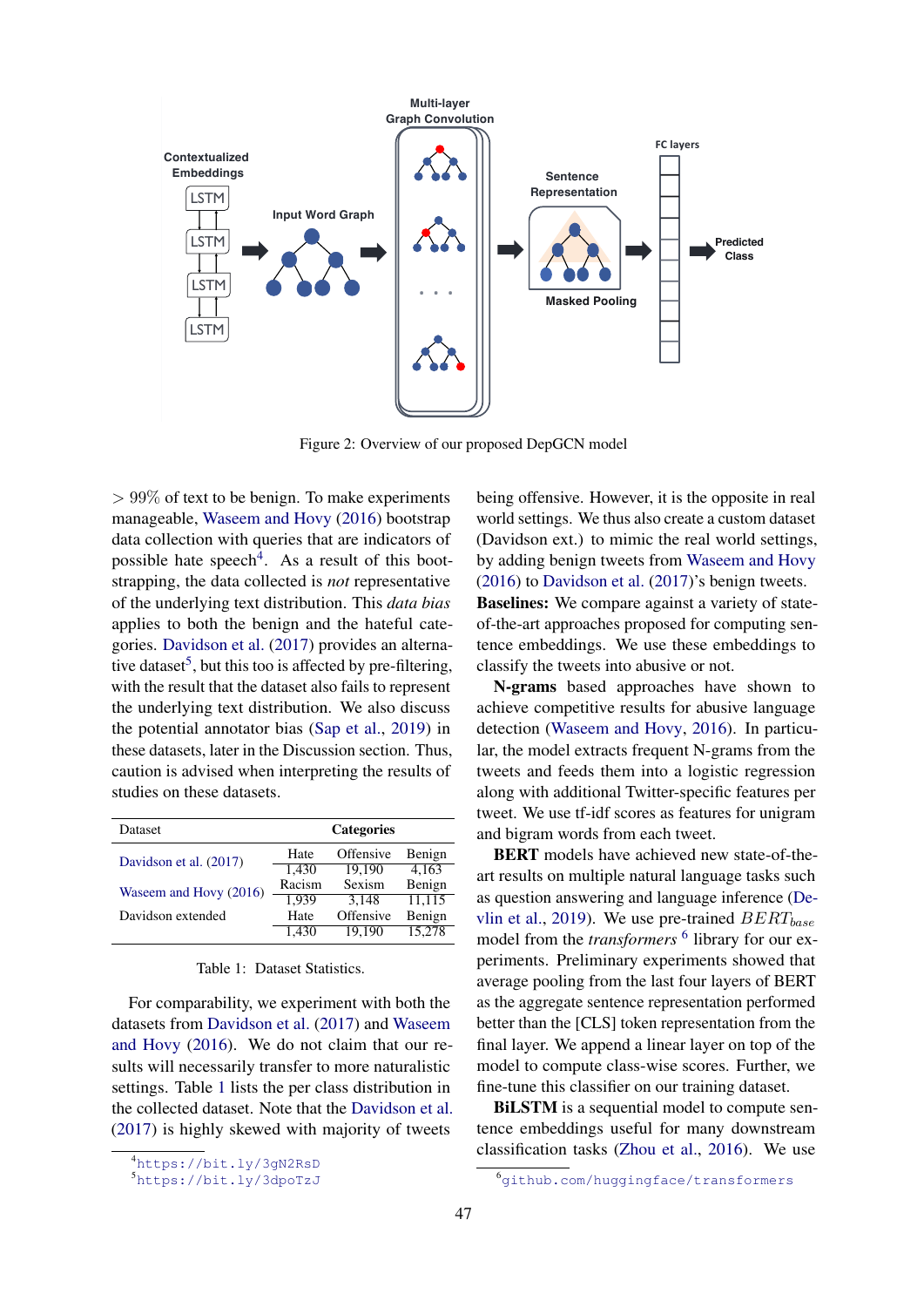the output of the final hidden layer in the BiLSTM as the sentence embeddings. We follow BERT in feeding the sentence embeddings to a linear layer to compute the final class-wise score.

**Implementation Details:** We initialized  $h_i^0$  of each word with its Glove embeddings [\(Pennington](#page-9-9) [et al.,](#page-9-9) [2014\)](#page-9-9) combined with its POS tag and NER tag given by the Stanford NLP API. We used Stan-ford parser<sup>[7](#page-4-0)</sup> for extracting the dependency parse relationship between the words in a tweet. In the DepGCN model, we used a hidden dimension of 200 in both layers with ReLU non linearity. We trained with a batch size of 50 and used stochastic gradient optimizer with a learning rate of 0.3. We also used a dropout of 0.5 for both GCN layers and BiLSTM.

For the BERT classifier, we fine-tuned the model with a batch size of 16 for 6 epochs. We used a dropout of 0.1 in all layers and used Adam optimizer with a learning rate of 4e-6. For the N-gram approach, we ignored words which occur in less than 5 tweets or occur in more than 75% of the tweets to filter out uninformative words. We used l2 regularization in the logistic regression model and performed a grid search over different C values where C denotes regularization strength.

We implemented our model and the baselines(except N-gram) in PyTorch and run the experiments on an Nvidia Tesla V100 GPU. We used sklearn library for the N-gram baseline. We performed stratified sampling on the dataset to create an 80-10-10 split between training, dev, and test sets. The dev set is used for hyperparameter tuning while the results are reported on the test set. We used a *weighted* cross-entropy loss to counter the effect of class imbalance for all the baselines and our proposed approach. We report the class-wise F1 score with ROCAUC scores for each dataset.

#### 3.2 Performance analysis

Table [2](#page-4-1) reports class-wise F1 score with AUC scores for the [Davidson et al.](#page-8-1) [\(2017\)](#page-8-1) extended dataset. As expected, the bag-of-words based Ngram approach is not competitive with the best approaches. This result is reasonable, since N-grams does not take any advantage of semantic similarities between different words. More surprisingly, the powerful BERT model, even after fine-tuning, still performs slightly worse than our DepGCN model for the hate class.

<span id="page-4-1"></span>

| Approach             |      | Hate Offensive Benign AUC |      |       |
|----------------------|------|---------------------------|------|-------|
| N-grams              | 0.35 | 0.88                      | 0.88 | 0.899 |
| <b>BERT</b>          | 0.45 | 0.94                      | 0.96 | 0.953 |
| <b>BiLSTM</b>        | 0.31 | 0.93                      | 0.94 | 0.895 |
| DepGCN               | 0.47 | 0.94                      | 0.96 | 0.918 |
| BiLSTM + DepGCN 0.49 |      | 0.95                      | 0.97 | 0.945 |

Table 2: Class-wise F1 score and AUC of different approaches on the [Davidson et al.](#page-8-1) [\(2017\)](#page-8-1) extended dataset.

The sequential model, i.e., BiLSTM, also performs worse than our dependency-based model. As argued before, sequential models often struggle to capture long term dependencies between words while DepGCN alleviates this issue by encoding syntactic dependencies. Further, if we use BiLSTM to contextualize the embeddings before feeding it to our DepGCN model, the results are slightly improved. Note that even a slight improvement in the hate class is significant as the dataset contains limited training examples for this class (Table [1\)](#page-3-3) as compared to the other classes.

<span id="page-4-2"></span>

| Approach                 |      | Hate Offensive Benign Overall AUC |      |      |       |
|--------------------------|------|-----------------------------------|------|------|-------|
| N-grams                  | 0.46 | 0.94                              | 0.84 | 0.89 | 0.899 |
| <b>BERT</b>              | 0.42 | 0.95                              | 0.88 | 0.91 | 0.942 |
| <b>BiLSTM</b>            | 0.52 | 0.94                              | 0.86 | 0.90 | 0.931 |
| DepGCN                   | 0.50 | 0.94                              | 0.86 | 0.90 | 0.926 |
| $BiLSTM + DepGCN   0.53$ |      | 0.94                              | 0.87 | 0.91 | 0.937 |

Table 3: Class-wise F1 score and AUC for different approaches on the original [Davidson et al.](#page-8-1) [\(2017\)](#page-8-1) dataset.

We obtain a similar trend in the results when evaluating performance on the original [Davidson](#page-8-1) [et al.](#page-8-1) [\(2017\)](#page-8-1) dataset (Table [3\)](#page-4-2). The Benign class of the original dataset has systematically lower figures than the corresponding class in the extended dataset, presumably because the extended data set has a better representation of the space of possible benign examples. The Hate class is slightly easier to detect in the original dataset, even though it contains the same examples as the corresponding class in the extended dataset. This could be presumably because the classifiers expend more of their modeling capacity on the benign set. The same pattern is present to a lesser degree for the Offensive class.

BERT becomes more competitive with BiLSTM on the original dataset. BiLSTM retains a substantial  $(0.52 > 0.42)$  advantage over BERT on the Hate class and is close on Offensive and Benign. The sequential model, BiLSTM, also performs slightly better  $(0.52 > 0.50)$  than our DepGCN model for the hate class. One possible explanation

<span id="page-4-0"></span><sup>7</sup><https://stanford.io/2zALCdz>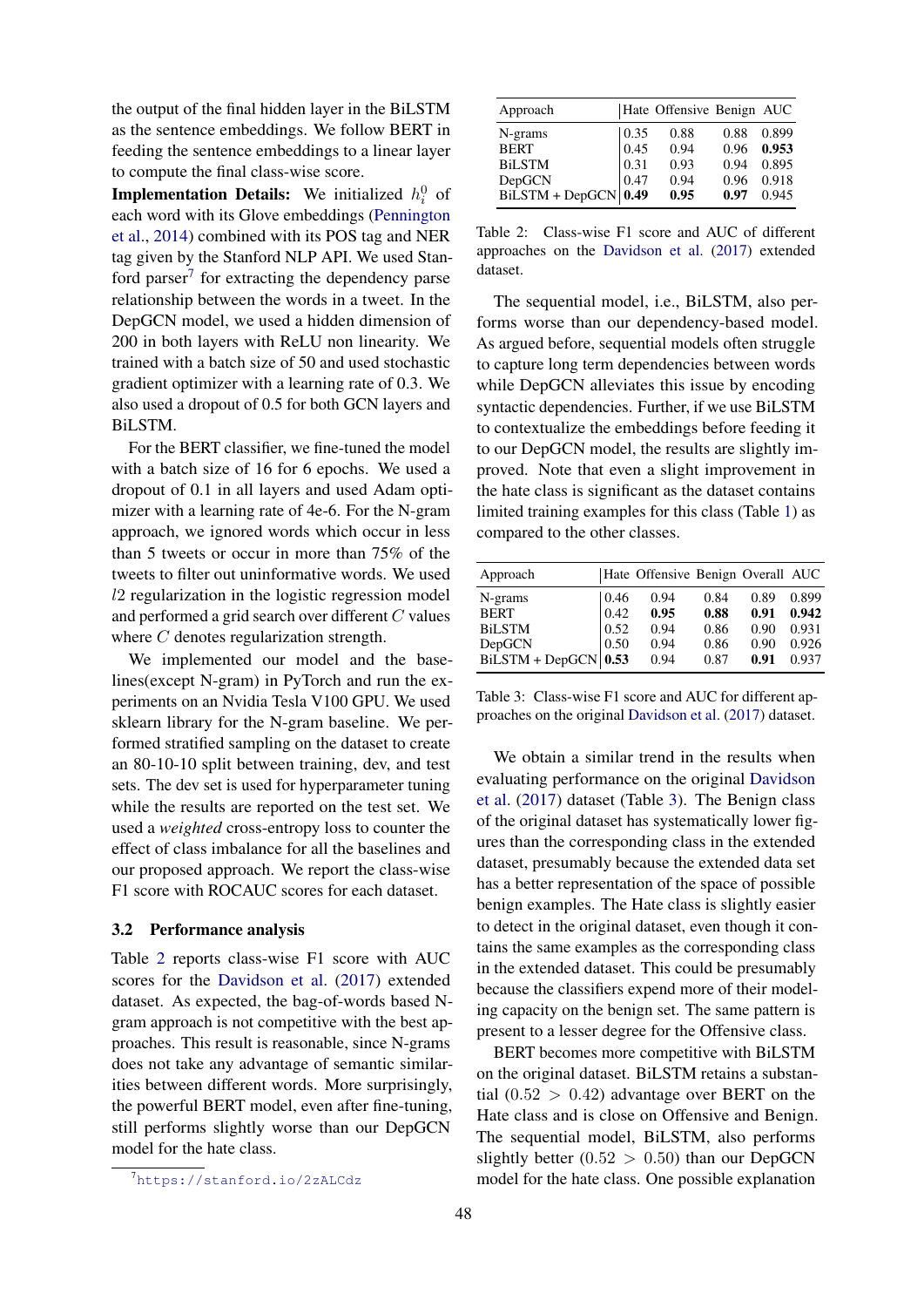can be that the [Davidson et al.](#page-8-1) [\(2017\)](#page-8-1) dataset is full of *slurs* and *direct* hate attacks on protected groups. These *direct* attacks do not exhibit complex scoping or long-range dependencies and, thus, are well captured by the sequential models. Also, due to the heavy usage of *slurs* and noisy text, BERT performs worse as there might be many OOV tokens in the dataset.

<span id="page-5-0"></span>

| Approach          |      |      |      | Racist Sexist Benign Overall AUC |       |
|-------------------|------|------|------|----------------------------------|-------|
| N-grams           | 0.75 | 0.71 | 0.88 | 0.83                             | 0.881 |
| <b>BERT</b>       | 0.78 | 0.81 | 0.91 | 0.88                             | 0.945 |
| <b>BiLSTM</b>     | 0.72 | 0.71 | 0.89 | 0.84                             | 0.917 |
| DepGCN            | 0.76 | 0.72 | 0.88 | 0.83                             | 0.926 |
| $BiLSTM + DepGCN$ | 0.78 | 0.74 | 0.90 | 0.85                             | 0.938 |

Table 4: Class-wise weighted F1 score and AUC for different approaches on the [Waseem and Hovy](#page-9-0) [\(2016\)](#page-9-0) dataset.

On a more nuanced dataset collected by [Waseem](#page-9-0) [and Hovy](#page-9-0) [\(2016\)](#page-9-0), BERT performs the best out of the competing methods, as shown in Table [4.](#page-5-0) Our model performs competitively for racist and benign tweets while it performs worse for sexist tweets. This dataset is more nuanced as it contains more indirect or implied hate attacks (discussed in section [3.4\)](#page-5-1) with the usage of fewer slurs. It seems that BERT is doing a better job of capturing the semantic meanings of these tweets.

# 3.3 Time Analysis

We further compare the running time of all the baseline approaches. Figure [3](#page-5-2) shows the comparison at both training and inference time.

<span id="page-5-2"></span>

Figure 3: Time analysis of variants of our model with respect to the BERT [\(Devlin et al.,](#page-8-3) [2019\)](#page-8-3) model.

First, in Figure [3a,](#page-5-2) we plot the inference time (in secs) required by each approach per 1000 tweets. Our proposed DepGCN is the most efficient approach at inference time closely followed by BiL-STM. Adding the BiLSTM module before the DepGCN only increases the inference time slightly. On the other hand, BERT takes an order of magnitude longer than any of these approaches.

Note that, for operational reasons, the inference time does not take into account the time taken to extract the tweets' parse tree. We did the parsing step ahead of time, once, and reused the results for each experiment. A real production system would do this at inference time, adding a small time cost for each new tweet. State-of-the-art dependency parsers can currently achieve around 1000 sentences per second per CPU core [\(Chen and Man](#page-8-8)[ning,](#page-8-8) [2014;](#page-8-8) [Kong and Smith,](#page-8-9) [2014\)](#page-8-9). We estimate that on modern multi-CPU machines we can keep the parse cost under 0.05 seconds per 1000 tweets. This still keeps GCN methods more than competitive with BERT at inference time.

The same trend can be observed at training time too in Figure [3b.](#page-5-2) However, the jump from DepGCN to BiLSTM training time is a little higher than during inference.

In summary, our parser-based DepGCN approach is much more efficient than the BERT model. Also, including BiLSTM module to the DepGCN model leads to only a slight drop in efficiency.

# <span id="page-5-1"></span>3.4 Error Analysis of Sequential vs. Dependency model

In this section, we present a detailed error analysis of the Sequential (BiLSTM) vs. Dependency (DepGCN) model. Table [5](#page-6-0) shows the confusion matrix of BiLSTM vs DepGCN model on the [Waseem](#page-9-0) [and Hovy](#page-9-0) [\(2016\)](#page-9-0) dataset. The parser-based approach is more conservative in labeling tweets as benign than the sequential approach. Specifically, sexist tweets are more probable to be misclassified as racist (7 for Dep vs. 1 for Seq) and vice versa. Alternatively, DepGCN tags much more benign tweets as abusive (Sexist/Racist) (105 for Dep vs. 36 for Seq), thus creating more false positives. However, as there is a higher cost involved in missing an abusive tweet, DepGCNs will be more effective in real-world scenarios.

We also examined some sample tweets from the [Waseem and Hovy](#page-9-0) [\(2016\)](#page-9-0) dataset, which were erroneously classified as benign by BiLSTM but not by DepGCN and vice versa to understand the difference between these two approaches in depth.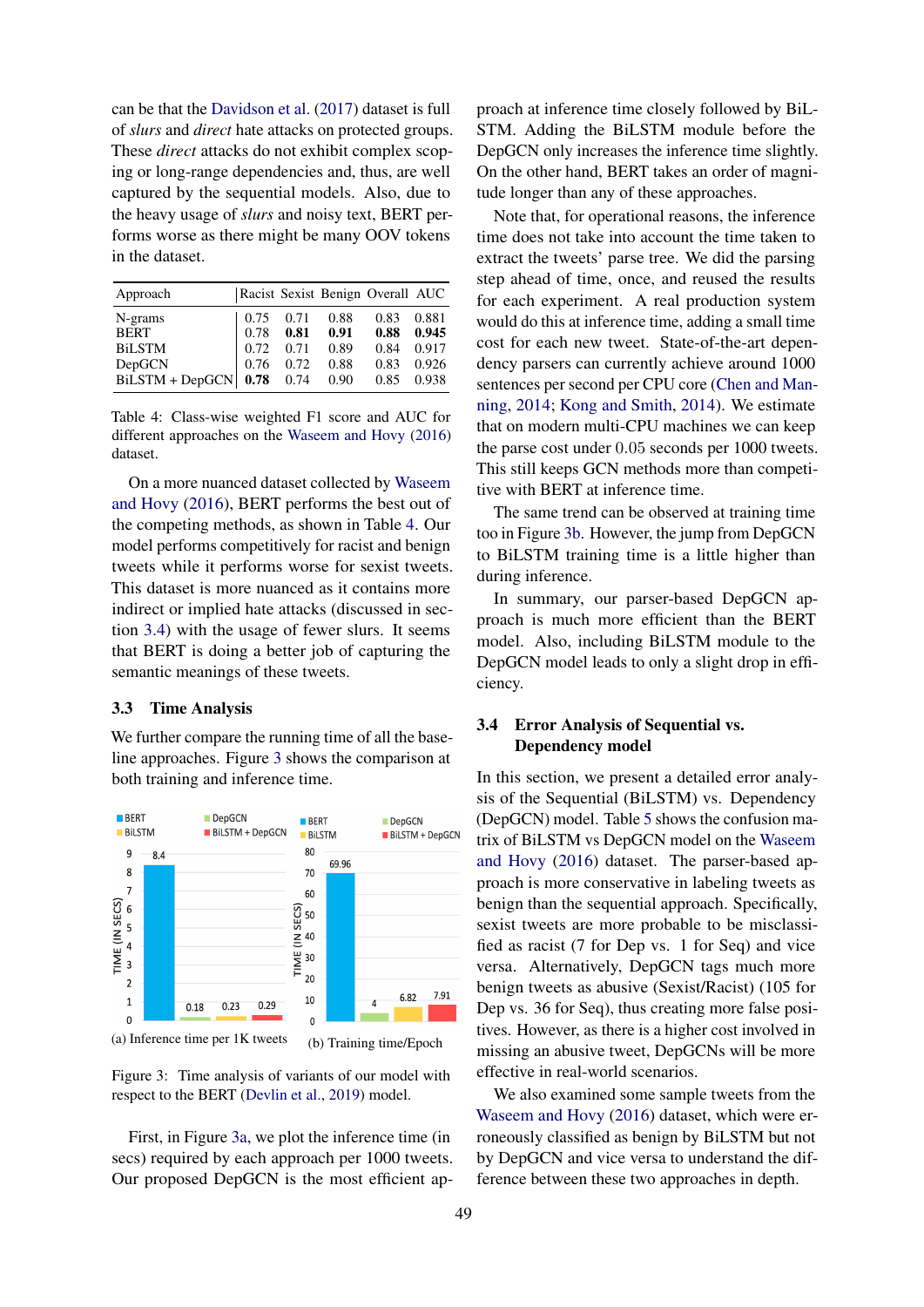<span id="page-6-1"></span>

(d) Coreference resolution of the tweet.

 $\mathcal{L}$  say the same same same same same see say the see see  $\mathcal{L}$  as  $\mathcal{L}$  as less exponent being  $\mathcal{L}$ Figure 4: Parse Tree of the sample tweets from Waseem dataset. <PG> replaces the Protected Group mentioned in the actual tweet.

<span id="page-6-0"></span>

|        | Racism |     | Sexism      |    | Benign    |     |
|--------|--------|-----|-------------|----|-----------|-----|
|        | Dep    | Seq | $\vert$ Dep |    | Seq   Dep | Seq |
| Racism |        |     |             |    |           | 18  |
| Sexism |        |     | 11          |    |           | 18  |
| Benign | 35     | 9   | 70          | 25 | 33        | 104 |

Table 5: Confusion matrix for Sequential (BiLSTM only) vs Dependency Parser (DepGCN) approach for [Waseem and Hovy](#page-9-0) [\(2016\)](#page-9-0) dataset.

*Sexist tweet missed by LSTM*: Following is a sample sexist tweet that is correctly classified by the DepGCN approach but missed by the BiL-STM.*"I'm not sexist but <PG> get upset with other <PG> for stupid reasons. <PG> constantly say they have haters."* Figure [4a](#page-6-1) shows the parse tree of the tweet by the Stanford parser. It is a difficult sample to classify as the author of the tweet says that he is *not* sexist but is writing offensive remarks against <PG>. The dependency tree can capture this long-range dependency and establish negative relation of "upset," "stupid," and "haters" with the "<PG>" subject.

*Sexist tweet missed by DepGCN*: However, DepGCN fails to capture similar nuanced sexism

in another sample tweet, *"And when they're all <Y>ing at the same time LOL I'm not sexist, but I can't work with 5 <PG> managers at the same time anymore."*. Note that the sentence contains punctuation error as it is missing punctuation between the two sentences in the tweet (after *time* and before *I'm not*). This error leads to a wrong parse tree, as shown in Figure [4b.](#page-6-1) Thus, our parser-based model is sensitive to these parsing errors.

*Sexist tweet missed by DepGCN*: However, even if the parse tree is correct, establishing dependency relationships may not be sufficient to capture nuanced relationships in the text in some cases. For instance, the parse tree of the racist tweet, *"How can <PG> say they want equality when they see <PG> as lesser beings? "* shown in Section [3.4](#page-6-1) is correct. However, the parse tree misses the coreference of pronoun *they* to belong to *<PG>*. In these cases, powerful language models like BERT will be able to extract these relationships.

These analyses show that both approaches have their own merits and often perform well for complementary attack types.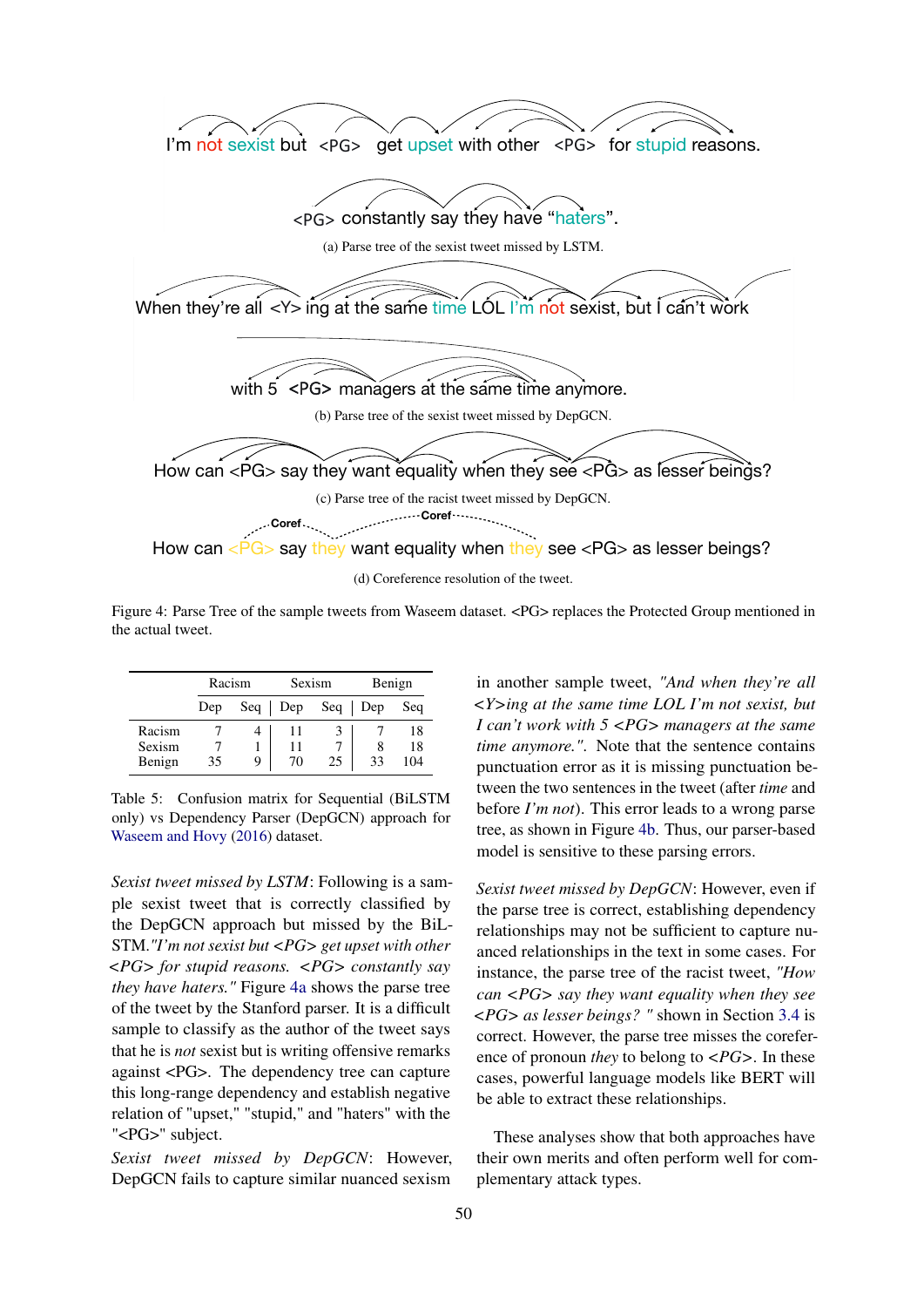# 4 Related Work

Most of the prior work for detecting abusive speech on Twitter primarily relies on using statistical features like bag-of-words (character or word n-grams) or tf-idf features for automated detection [\(Waseem](#page-9-0) [and Hovy,](#page-9-0) [2016;](#page-9-0) [Davidson et al.,](#page-8-1) [2017;](#page-8-1) [Nobata](#page-9-10) [et al.,](#page-9-10) [2016\)](#page-9-10). Bag-of-words approaches are unable to capture nuanced abusive speech as they fail to contextualize the word meanings. For instance, depending on the context, the word *gay* can be used to denote either ebullience or sexual preference. Only the latter is a candidate attack.

Recently, deep learning models are also proposed that leverage pre-trained word embeddings [\(Mikolov et al.,](#page-9-11) [2013;](#page-9-11) [Pennington et al.,](#page-9-9) [2014\)](#page-9-9) to capture the semantics of the tweets. These models aggregate individual word embeddings in a contextaware manner to compute tweet embeddings and later use them for classification. Earlier studies have either used the CNN [\(Gambäck and Sikdar,](#page-8-10) [2017;](#page-8-10) [Park and Fung,](#page-9-12) [2017\)](#page-9-12) or RNN [\(Badjatiya](#page-8-2) [et al.,](#page-8-2) [2017;](#page-8-2) [Agrawal and Awekar,](#page-8-11) [2018\)](#page-8-11) to compute these embeddings.

The syntactic structure of the text was also used to help identify the target group and the intensity of hate speech [\(Warner and Hirschberg,](#page-9-13) [2012;](#page-9-13) [Silva](#page-9-14) [et al.,](#page-9-14) [2016\)](#page-9-14). The primary difficulty of these works is that the space of possibly relevant rules is too large to be comprehensive. Besides, it verges on the impossible to specify a set of rules that will cover possible implicit attacks. On the other hand, [Burnap and Williams](#page-8-5) [\(2016\)](#page-8-5); [Alorainy et al.](#page-8-6) [\(2019\)](#page-8-6) proposed computational models using the dependency labels as features and reported significant gains over the bag-of-words features. Our model builds on this work and explicitly models the dependency between words using graph convolution operations.

# 5 Discussion

Worse performance of BERT: Our experiments did not show the superior performance of the BERT model on the abusive language datasets. We also noticed that prior literature on comparable tasks is variable, with some successes for BERT-like models but few robust trends. There are numerous reports of difficulties in training these large neural networks on the small, imbalanced annotated datasets typical of such tasks [\(Zampieri et al.,](#page-9-15) [2019;](#page-9-15) [Liu et al.,](#page-8-12) [2019\)](#page-8-12). The challenges are likely an effect of over-fitting and lead to inconsistent results.

Remedies include careful hyperparameter tuning, early stopping, and the use of ensembles. [Risch](#page-9-16) [and Krestel](#page-9-16) [\(2020\)](#page-9-16) proposed to use an ensemble of BERT models to control the variance of these large models over small datasets. Ensembling is expensive, so there remains a need for computationally efficient methods that approach the same performance. Because GCN has far fewer parameters, it is less likely to need these countermeasures against overfitting.

Experiments on the relatively larger abusive language dataset of 100K tweets [\(Founta et al.,](#page-8-13) [2018\)](#page-8-13) by [Lee et al.](#page-8-14) [\(2018\)](#page-8-14) highlighted that sequential models such as RNN perform well but are still hard to train on this dataset size. Further, [Kumar](#page-8-15) [et al.](#page-8-15) [\(2018\)](#page-8-15) concluded that with optimal feature selection, classifiers like SVM and Random forest performs at par with neural networks.

Dataset quality and annotator bias: Recent works have highlighted that majority of the abusive language datasets suffer from poor quality [\(Wie](#page-9-6)[gand et al.,](#page-9-6) [2019;](#page-9-6) [Vidgen and Derczynski,](#page-9-17) [2020\)](#page-9-17) or show evidence that annotator decisions were inappropriately affected by surface markers of speaker race [\(Sap et al.,](#page-9-7) [2019\)](#page-9-7). We believe that corrections of these deficiencies and biases in annotation are essential for research progress in the field. Better dataset collection, however, is complementary to our computational approach. We believe our dependency parser-based approach should be able to perform competitively on future datasets. This is because the model is designed to be insensitive to the cues from unrelated single words.

Social media-specific tools: Social media text tends to be very noisy and thus, NLP tools trained on general corpus do not perform well on these datasets. However, our preliminary experiments with using pre-trained Glove embeddings <sup>[8](#page-7-0)</sup> trained on the Twitter dataset showed a significant drop in performance. The performance drop could be because of the relatively smaller training data size of social media text used for training such models that may lead to overfitting. A possible counter approach can include pretraining these embeddings on a mix of general news corpus data along with social media text.

Similarly, our experiments with the training of Spacy parser $9$  on our training data showed a drop in performance. We did not experiment with parsers

<span id="page-7-1"></span><span id="page-7-0"></span><sup>8</sup><nlp.stanford.edu/projects/glove/> <sup>9</sup><https://spacy.io/>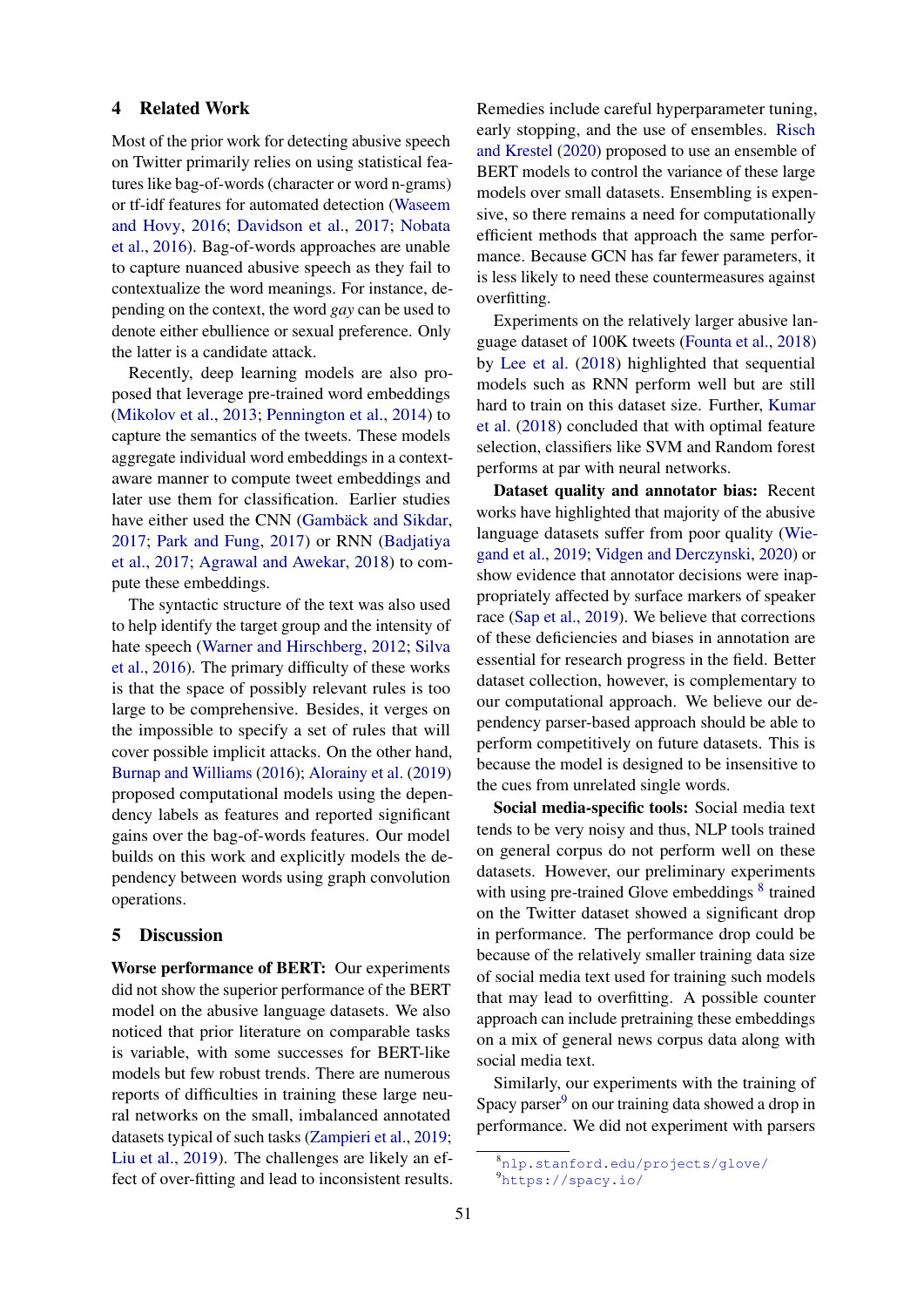specially built for Twitter [\(Kong et al.,](#page-8-16) [2014\)](#page-8-16) but believe that using Twitter-specific parsers might improve our results further.

# 6 Conclusion

In this work, we propose a novel sentence encoder that extends the graph convolutional network (GCN) to an induced graph built from syntactic dependencies in the text for abusive language detection. Our model achieved state-of-the-art performance on public hate speech twitter datasets, performing at par with strong baselines such as fine-tuned BERT.

Our DepGCN model is much more scalable than BERT and thus, can be efficiently used for realtime detection. Error analysis reveals that our model is complementary to the sequential baselines. Future work includes using an ensemble of sequential model with our dependency parserbased model. We will also extend our approach to longer text spanning multiple sentences such as posts/comments on online platforms.

### References

- <span id="page-8-11"></span>Sweta Agrawal and Amit Awekar. 2018. Deep learning for detecting cyberbullying across multiple social media platforms. In *European Conference on Information Retrieval*, pages 141–153. Springer.
- <span id="page-8-6"></span>Wafa Alorainy, Pete Burnap, Han Liu, and Matthew L Williams. 2019. "the enemy among us" detecting cyber hate speech with threats-based othering language embeddings. *ACM Transactions on the Web (TWEB)*, 13(3):1–26.
- <span id="page-8-2"></span>Pinkesh Badjatiya, Shashank Gupta, Manish Gupta, and Vasudeva Varma. 2017. Deep learning for hate speech detection in tweets. In *Proceedings of the 26th International Conference on World Wide Web Companion*, pages 759–760. International World Wide Web Conferences Steering Committee.
- <span id="page-8-5"></span>Pete Burnap and Matthew L Williams. 2016. Us and them: identifying cyber hate on twitter across multiple protected characteristics. *EPJ Data science*, 5(1):11.
- <span id="page-8-8"></span>Danqi Chen and Christopher Manning. 2014. [A fast](https://doi.org/10.3115/v1/D14-1082) [and accurate dependency parser using neural net](https://doi.org/10.3115/v1/D14-1082)[works.](https://doi.org/10.3115/v1/D14-1082) In *Proceedings of the 2014 Conference on Empirical Methods in Natural Language Processing (EMNLP)*, pages 740–750, Doha, Qatar. Association for Computational Linguistics.
- <span id="page-8-4"></span>Kevin Clark, Urvashi Khandelwal, Omer Levy, and Christopher D Manning. 2019. What does BERT look at? an analysis of BERT's attention. *arXiv preprint arXiv:1906.04341*.
- <span id="page-8-1"></span>Thomas Davidson, Dana Warmsley, Michael Macy, and Ingmar Weber. 2017. Automated hate speech detection and the problem of offensive language. In *Eleventh international aaai conference on web and social media*.
- <span id="page-8-3"></span>Jacob Devlin, Ming-Wei Chang, Kenton Lee, and Kristina Toutanova. 2019. Bert: Pre-training of deep bidirectional transformers for language understanding. In *Proceedings of the 2019 Conference of the North American Chapter of the Association for Computational Linguistics: Human Language Technologies, Volume 1 (Long and Short Papers)*, pages 4171–4186.
- <span id="page-8-0"></span>Mai ElSherief, Vivek Kulkarni, Dana Nguyen, William Yang Wang, and Elizabeth Belding. 2018. Hate lingo: A target-based linguistic analysis of hate speech in social media. In *Twelfth International AAAI Conference on Web and Social Media*.
- <span id="page-8-13"></span>Antigoni-Maria Founta, Constantinos Djouvas, Despoina Chatzakou, Ilias Leontiadis, Jeremy Blackburn, Gianluca Stringhini, Athena Vakali, Michael Sirivianos, and Nicolas Kourtellis. 2018. Large scale crowdsourcing and characterization of twitter abusive behavior. *ICWSM*.
- <span id="page-8-10"></span>Björn Gambäck and Utpal Kumar Sikdar. 2017. [Us](https://doi.org/10.18653/v1/W17-3013)[ing convolutional neural networks to classify hate](https://doi.org/10.18653/v1/W17-3013)[speech.](https://doi.org/10.18653/v1/W17-3013) In *Proceedings of the First Workshop on Abusive Language Online*, pages 85–90, Vancouver, BC, Canada. Association for Computational Linguistics.
- <span id="page-8-7"></span>Thomas N Kipf and Max Welling. 2017. Semisupervised classification with graph convolutional networks. *International Conference on Learning Representations*.
- <span id="page-8-16"></span>Lingpeng Kong, Nathan Schneider, Swabha Swayamdipta, Archna Bhatia, Chris Dyer, and Noah A Smith. 2014. A dependency parser for tweets. In *Proceedings of the 2014 Conference on Empirical Methods in Natural Language Processing (EMNLP)*, pages 1001–1012.
- <span id="page-8-9"></span>Lingpeng Kong and Noah A Smith. 2014. An empirical comparison of parsing methods for stanford dependencies. *arXiv preprint arXiv:1404.4314*.
- <span id="page-8-15"></span>Ritesh Kumar, Atul Kr Ojha, Shervin Malmasi, and Marcos Zampieri. 2018. Benchmarking aggression identification in social media. In *Proceedings of the First Workshop on Trolling, Aggression and Cyberbullying (TRAC-2018)*, pages 1–11.
- <span id="page-8-14"></span>Younghun Lee, Seunghyun Yoon, and Kyomin Jung. 2018. Comparative studies of detecting abusive language on twitter. In *Proceedings of the 2nd Workshop on Abusive Language Online (ALW2)*, pages 101–106.
- <span id="page-8-12"></span>Ping Liu, Wen Li, and Liang Zou. 2019. Nuli at semeval-2019 task 6: Transfer learning for offensive language detection using bidirectional transformers.